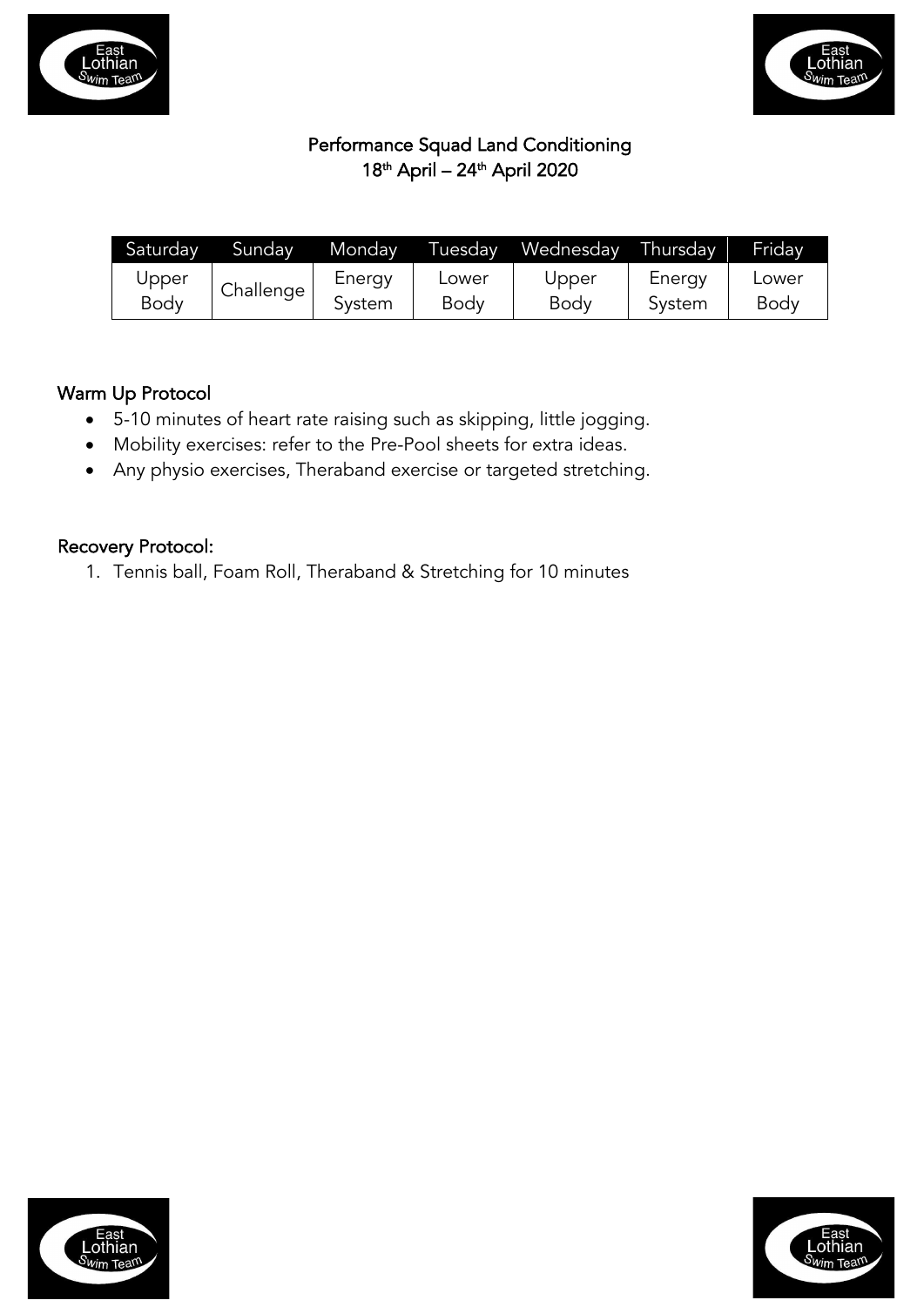



#### Upper Body Workout 1:

## 2x (10x55 On , 10 Off, Plus 3 minute recovery between Rounds)

#### Exercises:

- 1. Press Ups (Alter position to make more manageable/Challenging)
- 2. Shoulder Tap Planks
- 3. Russian Twists (To challenge this movement you can use food cans, bottles of water, weights if you have them)
- 4. Superman (To challenge this movement you can use food cans, bottles of water, weights if you have them)
- 5. Narrow Press Ups
- 6. Triceps Dips (Use the side of the sofa, a chair or any surface which will allow you to get into the correct angle.
- 7. Side Plank (Right)
- 8. Wide Press Ups
- 9. Side Plank (Left)
- 10.Back Raises (To challenge this movement you can use food cans, bottles of water, weights if you have them)

## Block 2: Continuous Work - rest at the end of all 180 reps

- 30 Russian Twists (Left & Right = 1 Rep)
- 15 Walk out Press ups
- 30 V-Sits
- 15 Fast Mountain Climbers (Left & Right = 1 Rep)
- 30 Streamline Sit Ups
- 15 Roll Ups
- 30 Swimmer Crunch
- 15 Cross Climbers (Left & Right = 1 Rep)

#### Strength Circuit

#### 3x

- **Squat** (15 Reps)
- Crunch (15 Reps Per Leg)
- Lunge Twists (15 Reps) (Left & Right = 1 Rep)
- 2 Minutes Skipping (Moderate intensity)
- 30 Seconds Rest



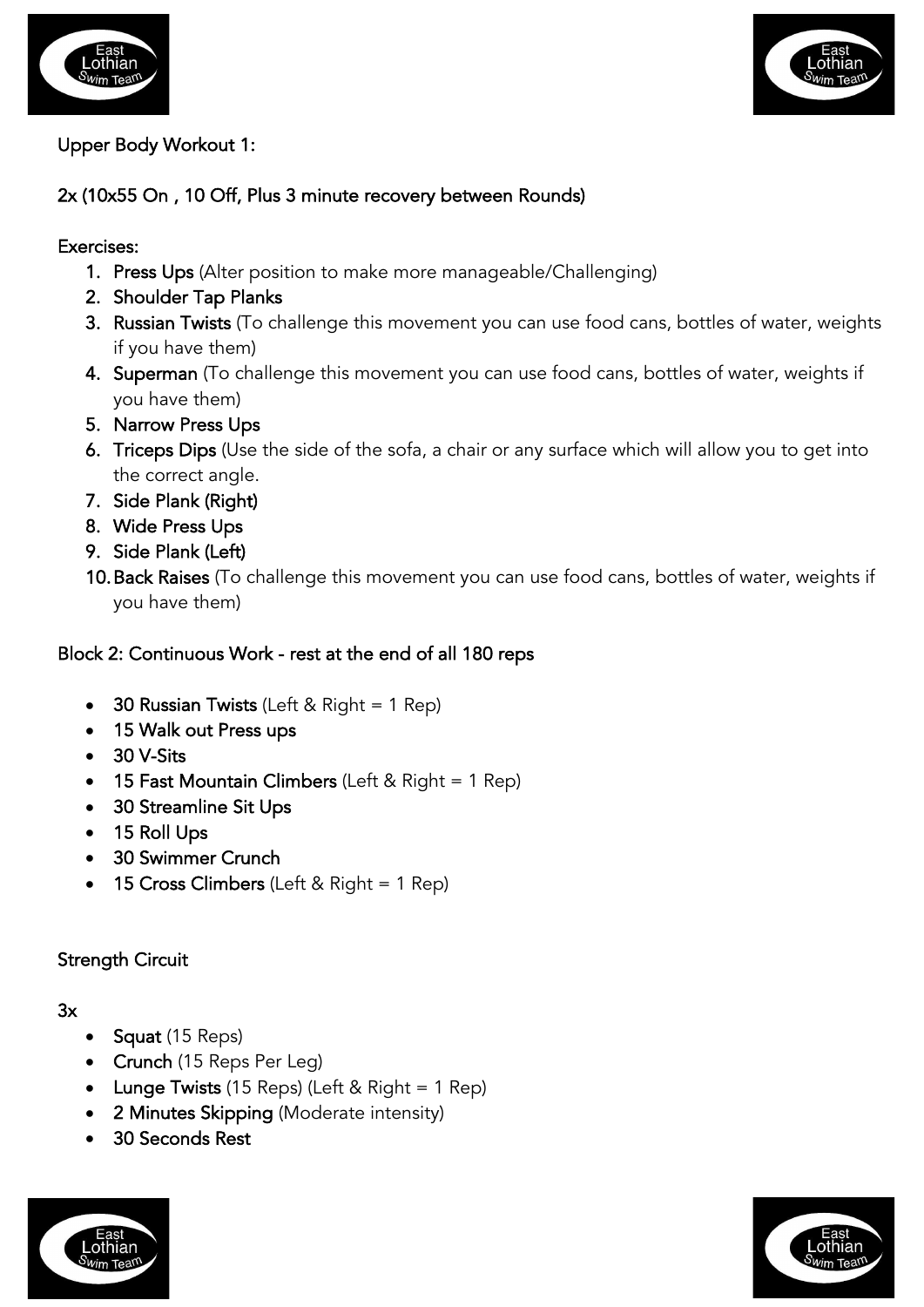



#### Energy System Workout 2:

#### We have multiple options for this session:

- 1. If you have access to a spin bike, you can do one of the pre-prepared spinning sessions. These can be found on the main webpage.
- 2. Go for a 5km or 40 minute run at steady pace and feel free to spice it up with some sprints every so often.
- 3. Bike for 40 60 minutes at a moderate intensity
- 4. Complete a 30-40 minute HIIT circuit, example below:

4x (10x 30 on (On = High Intensity) 10 Off) + 3 Minutes Rest Between Rounds

- High Knees
- Jumping Jacks
- Cross Climbers
- Burpees
- Bicycle Crunches
- 5. Skipping Circuit:

Repeat Rounds x5

- 2 minutes continuous skipping
- 15 Burpees
- 15 Sumo Squats
- 2 minutes continuous skipping
- 15 Walkout Press Up
- 30 Fast Mountain Climbers



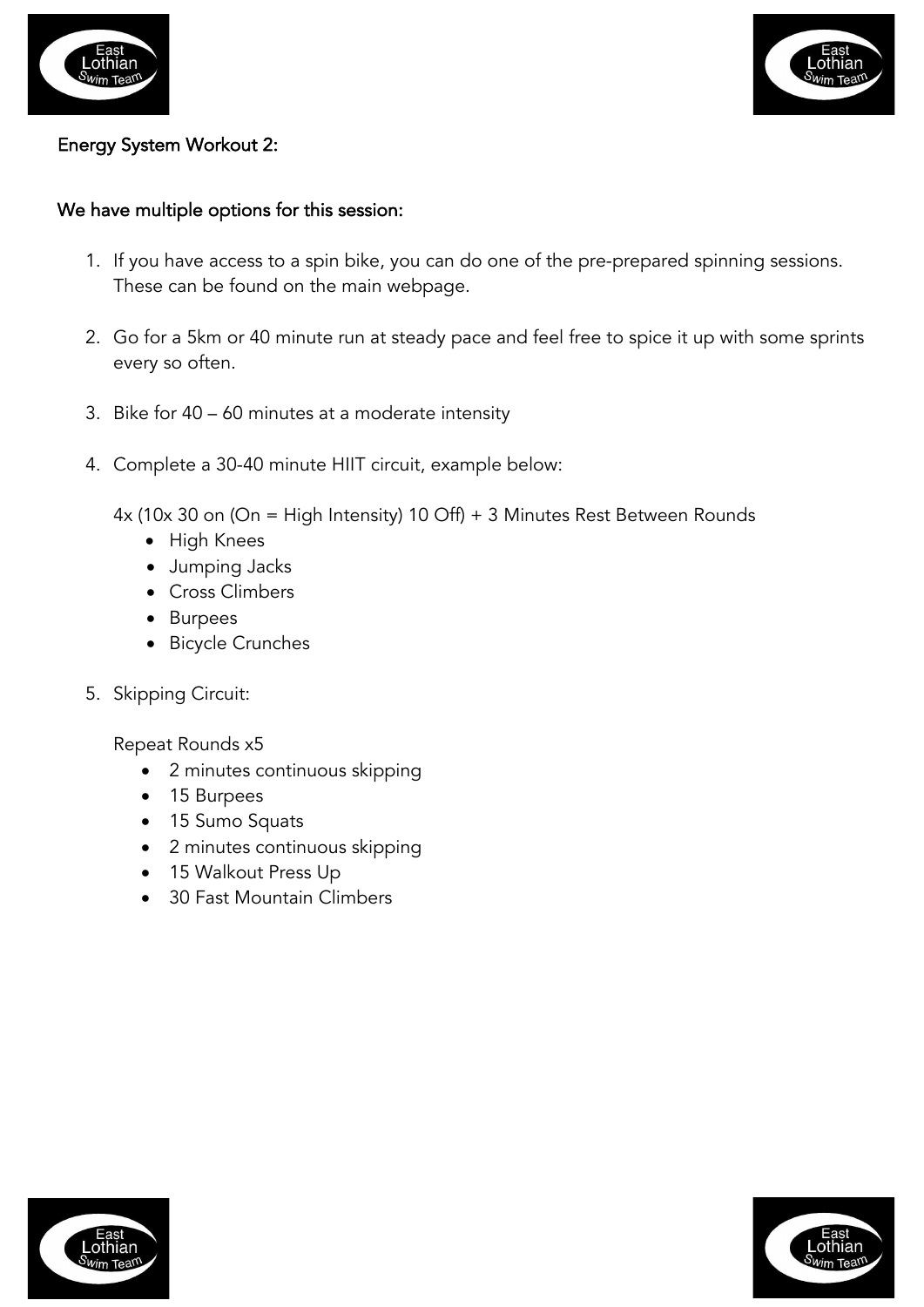



Lower Body Workout 3:

Set 1:

Number Set:

5x

# • (30 Rep, 20 Rep, 30 Reps, 10 Reps, 30 Reps) + 3 minutes between Rounds

- o Rnd 1: Squats, Leg Raises, Side Lunges (in total), Pistol Squats, Oblique Crunch (Right).
- o Rnd 2: Lunge, V-Sits, Burpees, Calf Raise (Per Leg), Russian Twists (in total)
- o Rnd 3: Squats, Swimmer Crunches, Hands to Elbow Plank (3 seconds Per Rep), Pistol Squats, Oblique Crunch (Left)
- o Rnd 4: Burpees, Swimmer Sit Up, Lunges (in total), Roll Ups, Fast Mountain Climbers (Left / Right = 1 Rep)
- o Rnd 5: Lunge Twist, Dolphin Plank push back and forth, Press Ups, Cross Climbers, Squat Jumps

# Set 2:

Core AMRAP: 8 minutes, complete as many rounds as you can. (Feel free to Time lapse and send it over)

15 Shoulder Tap Plank 10 Walkout Press Ups 20 Side Plank Thread the needle

Set 3:

2x (6x 50 On, 10 Off, Plus 2 minute recovery between Rounds)

# Exercises:

- 1. Wall Sit
- 2. Pistol Squat
- 3. Single Leg Romanian Dead Lifts
- 4. Side Plank (Right) Thread the needle
- 5. Lunges
- 6. Side Plank (Left) Thread the needle



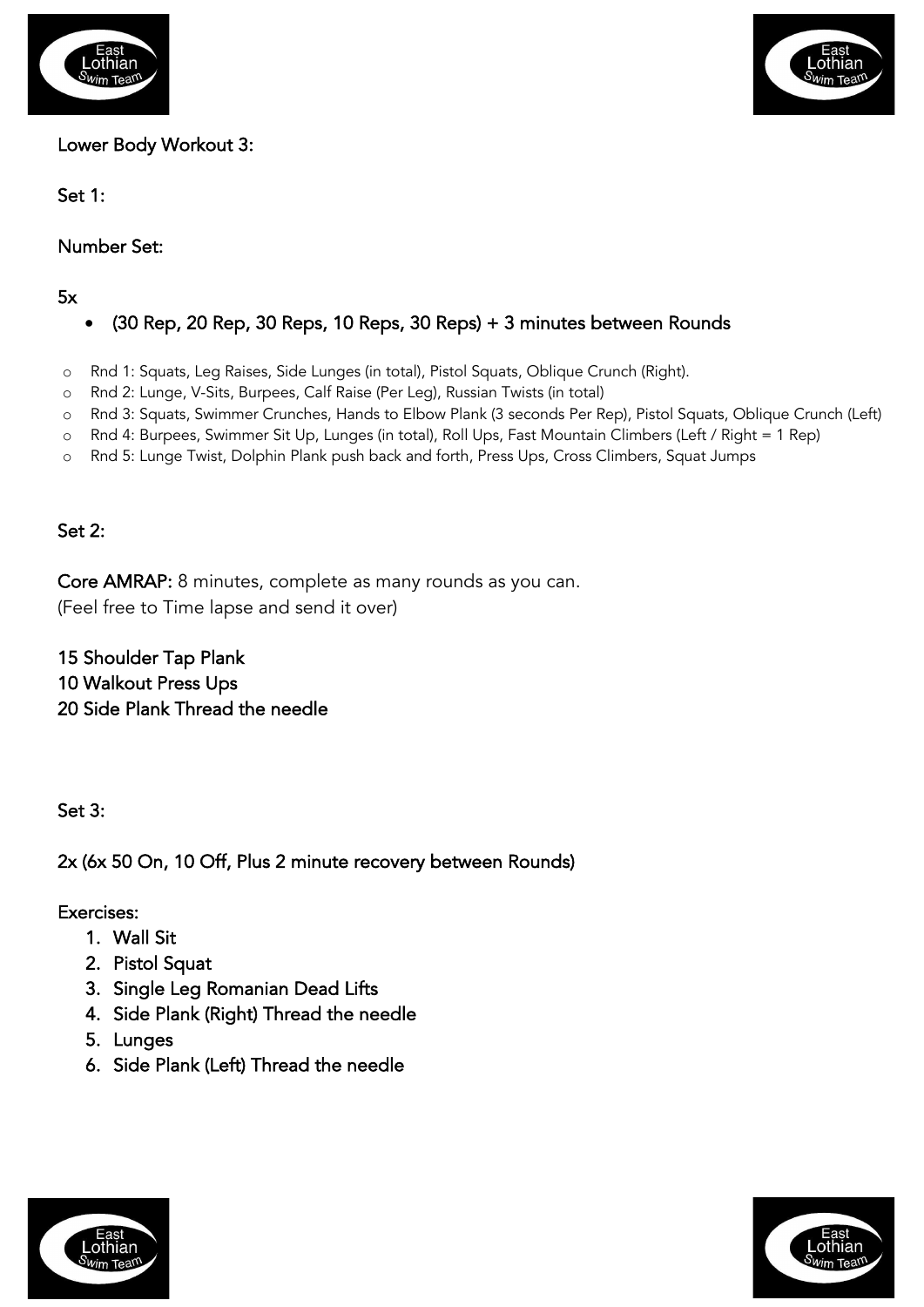



Full Body Workout 4:

Multiple Choice Circuit:

6x

(Choose from the exercises in the table to create your own circuit)

A+B+C+D+E+A

50 seconds On, 20 Seconds Off, Plus 1 minutes recovery between rounds

| A                | B                        |                       | D                    | Е                  |
|------------------|--------------------------|-----------------------|----------------------|--------------------|
| Squats           | <b>Mountain Climbers</b> | Crunches              | Press Ups            | Superman           |
| Lunges           | Wall Sit                 | V-Sits                | Plank Shoulder Taps  | <b>Tricep Dips</b> |
| <b>Burpees</b>   | <b>Cross Climbers</b>    | <b>Russian Twists</b> | Hands to Elbow Plank | Alt Leg Raises     |
| <b>Hip Knees</b> | Ice Skatters             | Walkouts              | Chest Fly's          | Happy/Sad Cat      |
| Tuck Jumps       | <b>Bear Crawls</b>       | Swimmer Sit ups       | Wide Press ups       | Superman Squeeze   |
| Star Jumps       | Jumping Jacks            | Swimmer Crunch        | Diamond Press Ups    | Walkout Press Up   |
| Lunge Jumps      | Figure of 8              | Ankle Tappers         | Side Planks          | Plank              |



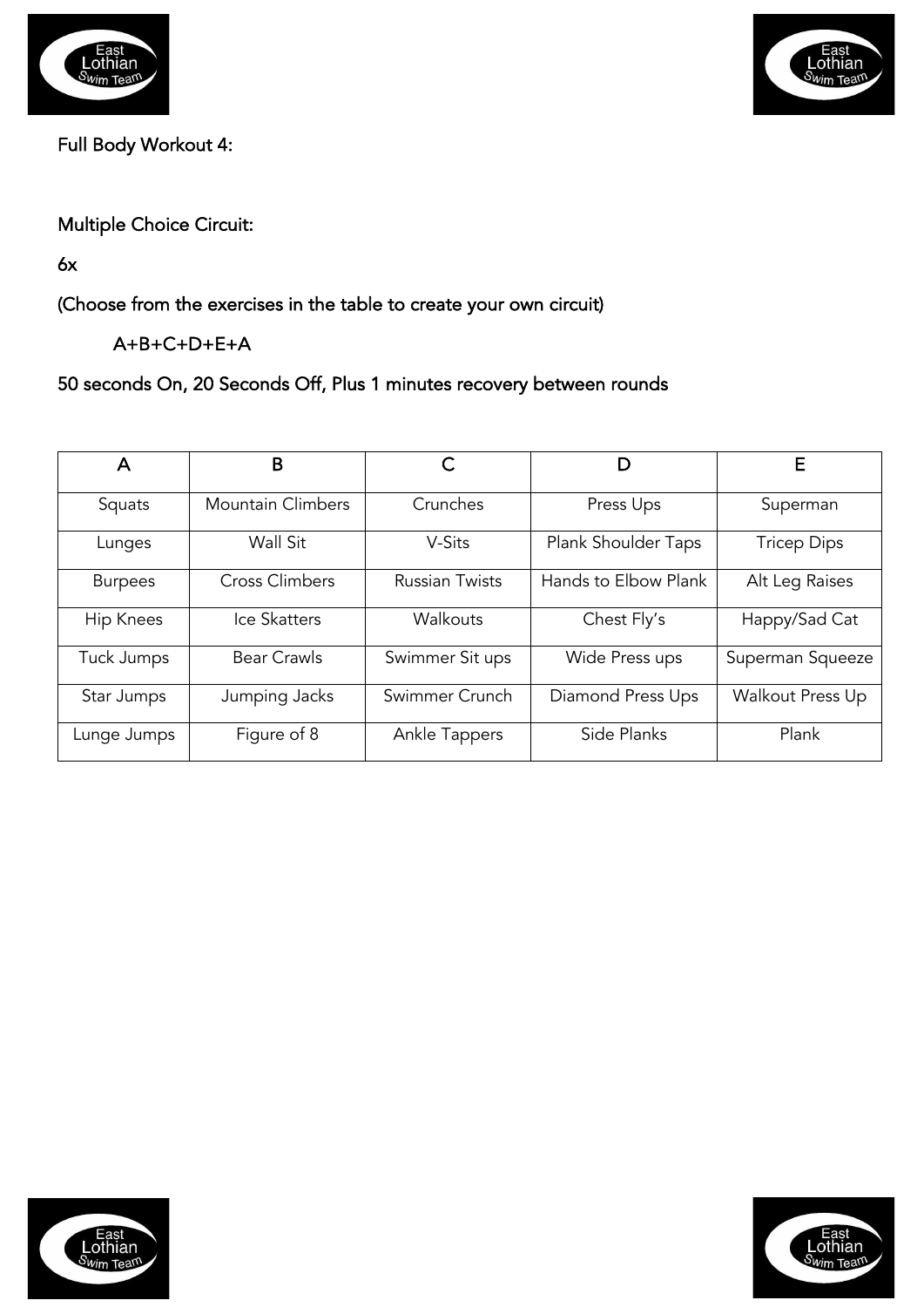



#### Energy System Workout 5:

#### We have multiple options for this session:

- 1. If you have access to a spin bike, you can do one of the pre-prepared spinning sessions. These can be found on the main webpage.
- 2. Go for a 5km or 40 minute run at steady pace and feel free to spice it up with some sprints every so often.
- 3. Bike for 40 60 minutes at a moderate intensity
- 4. Complete a 30-40 minute HIIT circuit, example below:

4x (10x 30 on (On = High Intensity) 10 Off) + 3 Minutes Rest Between Rounds

- High Knees
- Jumping Jacks
- Cross Climbers
- Burpees
- Bicycle Crunches
- 5. Skipping Circuit:

Repeat Rounds x5

- 2 minutes continuous skipping
- 15 Burpees
- 15 Sumo Squats
- 2 minutes continuous skipping
- 15 Walkout Press Up
- 30 Fast Mountain Climbers